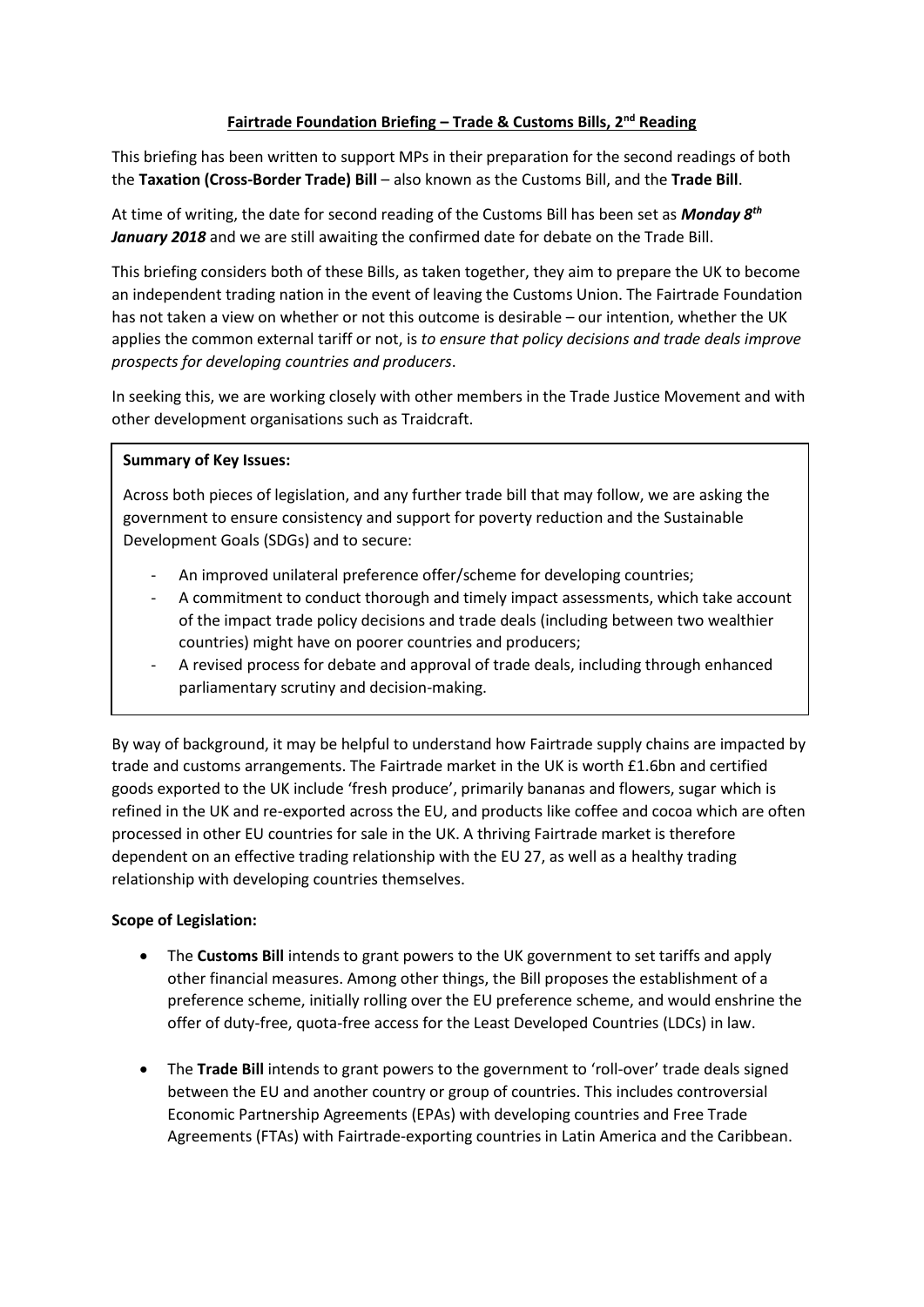This is being presented as a technical exercise but the Bill does include "Henry VIII" powers<sup>1</sup> and the explanatory notes published alongside the Bill say that, *"it may also be necessary to substantively amend the text of the previous EU agreements…"*<sup>2</sup>

As drafted, the Bill does not set out a process for agreeing future trade deals but knowing the government's intention is for a transitional agreement with the EU that allows the UK to negotiate on trade, it is imperative that a revised process is proposed in legislation by March 2019. If the government plans to bring forward a second trade bill during this parliamentary session, then it should clarify its intention to do as soon as possible. If not, then this bill appears to be the only opportunity to bring forward the required changes. In cross-party polling this year (weighted to reflect current composition) carried out for Fairtrade Foundation & TJM by Dod's Research, **86% of MPs agreed that there must be parliamentary scrutiny and approval of new trade and investment agreements.**

### **1. Taxation (Cross-Border Trade) Bill – or Customs Bill<sup>3</sup>**

### **i) Establishing a Unilateral Preference Scheme**

**Clause 10** of the published Bill establishes a trade preference scheme and in **sub-section 3(a)**, the Bill enshrines duty-free, quota-free access for LDCs in law, rolling over the existing EU 'Everything But Arms' (EBA) scheme. The Fairtrade Foundation welcomes this approach which will provide continuity in market access for the poorest countries. We campaigned for this and highlighted the issue in our 2017 report, *Brexit: Let's Change Trade for Good<sup>4</sup>* , with case-studies including sugar exported from Malawi and coffee exported from Tanzania.

This report drew on Traidcraft analysis, to consider a wider group of developing countries and vulnerable economies. Exploring the position of 116 countries, this analysis showed that a 'cliff edge' scenario could result in an estimated £1bn in additional taxes being added to imports from developing countries. This is why action to ensure continuity is so important. For example, exporters from Kenya, which is not an LDC, could end up paying an additional £14.5m in tariffs (e.g. to export cut flowers), if they lose preferential market access to the UK post-Brexit.

The government has recognised this risk and has proposed roll-over of existing EU agreements in order to maintain market access. However this approach is not without problems (see below on the Trade Bill), and an alternative could be for the UK to expand its unilateral offer, improving on the current EU scheme. This may require amendment of the definition set out in **Schedule 3** of the Bill which follows the EU in determining eligibility for a preference scheme via the UN (its list of LDCs) and World Bank classification (its list of lower income and lower middle-income countries). *Parliamentarians may wish to probe further and ascertain how much flexibility there is*, with legislation as drafted, to expand the DFQF scheme beyond LDCs, and/or to expand a UK preference scheme to cover a wider number of vulnerable economies. Any scheme must be compatible with the WTO 'Enabling Clause', but there are examples of generous and acceptable schemes operating in other countries<sup>5</sup> e.g. Norway and New Zealand. As set out in the

**<sup>.</sup>** <sup>1</sup> <http://researchbriefings.files.parliament.uk/documents/CBP-8073/CBP-8073.pdf>

<sup>2</sup> <https://publications.parliament.uk/pa/bills/cbill/2017-2019/0122/en/18122ennew.pdf> p.11

<sup>3</sup> <https://publications.parliament.uk/pa/bills/cbill/2017-2019/0128/18128.pdf>

<sup>4</sup> [http://www.fairtrade.org.uk/~/media/fairtradeuk/resources%20library/fairtradefoundation-brexit](http://www.fairtrade.org.uk/~/media/fairtradeuk/resources%20library/fairtradefoundation-brexit-letschangetradeforgood.pdf)[letschangetradeforgood.pdf](http://www.fairtrade.org.uk/~/media/fairtradeuk/resources%20library/fairtradefoundation-brexit-letschangetradeforgood.pdf)

<sup>5</sup> <http://www.traidcraft.co.uk/media.ashx/post-brexit-report.pdf>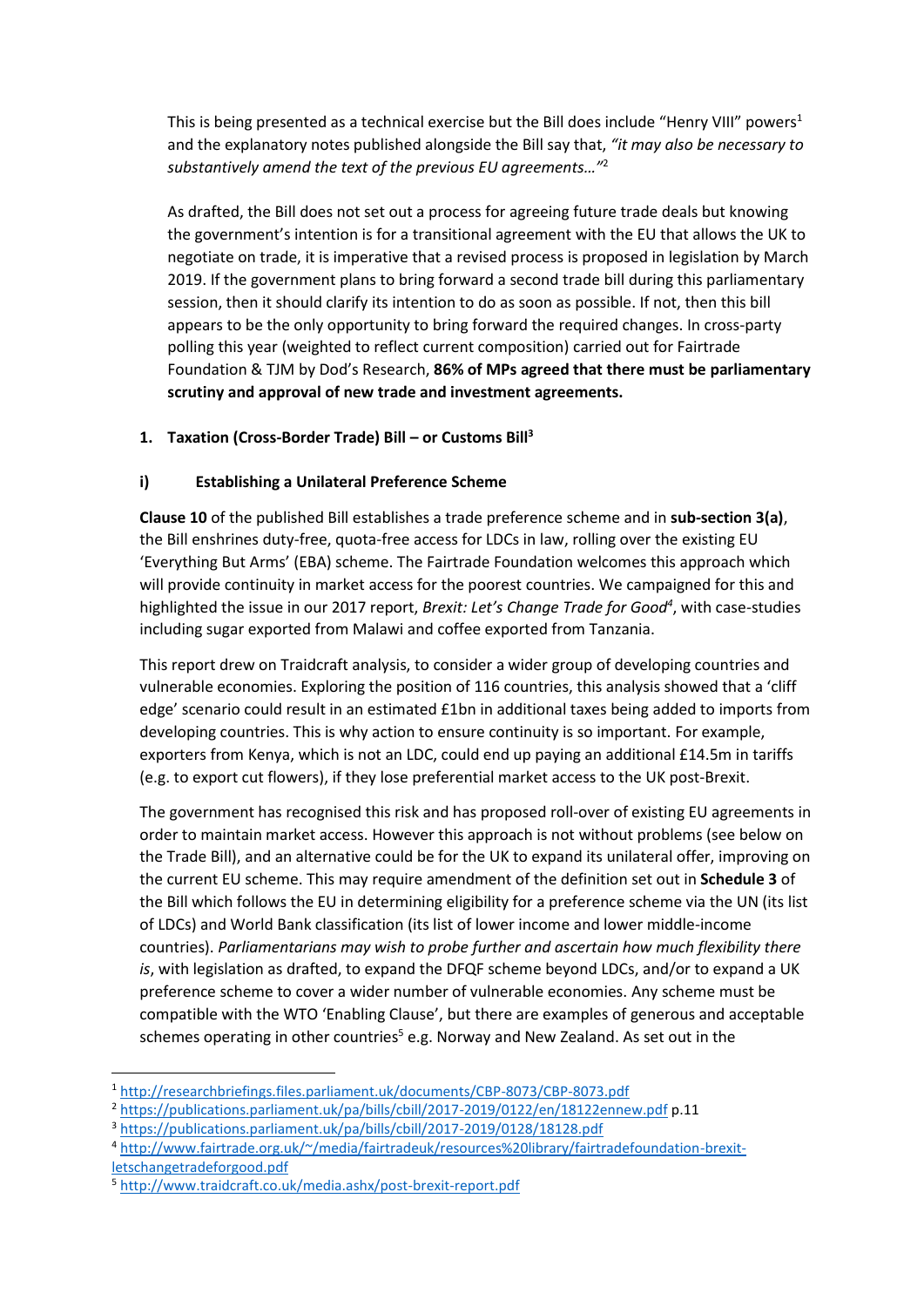explanatory notes, further detail will be provided in *regulations* (see Clause 32) – this is also the case for establishing the 'rules of origin', set out in **Clause 17**, which are applied to assess eligibility for preferential rates.

## **ii) Trade Policy guided by Poverty Reduction and the Sustainable Development Goals**

The UN Sustainable Development Goals (SDGs)<sup>6</sup> were agreed in September 2015 and put forward an ambitious social, economic and environmental agenda for 15 years. Trade policy is explicitly referenced through Goals 2<sup>7</sup>, Goal 8<sup>8</sup>, Goal 10<sup>9</sup>, Goal 14<sup>10</sup> and Goal 17<sup>11</sup>, and make a vital contribution to other areas including poverty, food security<sup>12</sup>, gender equality, decent work<sup>13</sup>, inclusive and sustainable industrialisation, sustainable consumption and production, and climate change. The UK government has repeatedly stated its commitment to achieving the SDGs, not only through the work of DFID but across government departments through the integration of SDGs in Single Departmental Plans (SDPs)<sup>14</sup>.

The Bill refers to set of criteria to which the Treasury must have regard when considering the rate of import duty and export duty to impose, (Part 1: 8 (5), Part 2: 39 (4)). An additional point could be added, to embed policy coherence for development<sup>15</sup>, and the UK's commitment to achievement of the SDGs, in legislation.

## **2. Trade Bill**

**.** 

## **i) Rolling Over 'Existing' Deals**

The Trade Bill as drafted<sup>16</sup>, focuses on existing deals signed between the EU and other countries or groups of countries. There are currently over 40 agreements<sup>17</sup> and the countries with which the EU has these deals account for nearly £140bn of UK trade. These deals include Economic Partnership Agreements (EPAs) with ACP (African, Caribbean and Pacific) countries, and also Free Trade Agreements (FTAs) with Latin American countries such as Colombia and Panama. Whilst these developing countries account for a relatively small amount of UK trade, taken the

<sup>6</sup> <http://www.un.org/sustainabledevelopment/sustainable-development-goals/>

<sup>7</sup> 2.b: *Correct and prevent trade restrictions and distortions in world agricultural markets, including through the parallel elimination of all forms of agricultural export subsidies and all export measures with equivalent effect, in accordance with the mandate of the Doha Development Round*

<sup>8</sup> 8.a: *Increase Aid for Trade support for developing countries, in particular least developed countries, including through the Enhanced Integrated Framework for Trade-Related Technical Assistance to LDCs*

<sup>9</sup> 10.a: *Implement the principle of special and differential treatment for developing countries, in particular least developed countries, in accordance with WTO agreements*

<sup>10</sup> 14.6: *By 2020, prohibit certain forms of fisheries subsidies which contribute to overcapacity and overfishing etc…*

<sup>11</sup> 17.10: *Promote a universal, rules-based, open, non-discriminatory and equitable multilateral trading system…* and 17.11: *Significantly increase the exports of developing countries, in particular with a view to doubling the least developed countries' share of global exports by 2020,* and 17.12: *Realise timely* 

*implementation of duty-free and quota-free market access on a lasting basis for all least developed countries…* <sup>12</sup> For example 2.3: *By 2030, double the agricultural productivity and incomes of small-scale producers…*

<sup>&</sup>lt;sup>13</sup> Goal 8 includes targets on the achievement of decent work for all, measures to eradicate forced labour and modern slavery, and the protection of labour rights.

<sup>14</sup> [https://www.gov.uk/government/publications/implementing-the-sustainable-development](https://www.gov.uk/government/publications/implementing-the-sustainable-development-goals/implementing-the-sustainable-development-goals)[goals/implementing-the-sustainable-development-goals](https://www.gov.uk/government/publications/implementing-the-sustainable-development-goals/implementing-the-sustainable-development-goals)

<sup>15</sup> 17.14: *Enhance policy coherence for sustainable development*

<sup>16</sup> <https://publications.parliament.uk/pa/bills/cbill/2017-2019/0122/18122.pdf>

<sup>17</sup> <http://researchbriefings.files.parliament.uk/documents/CBP-8073/CBP-8073.pdf>